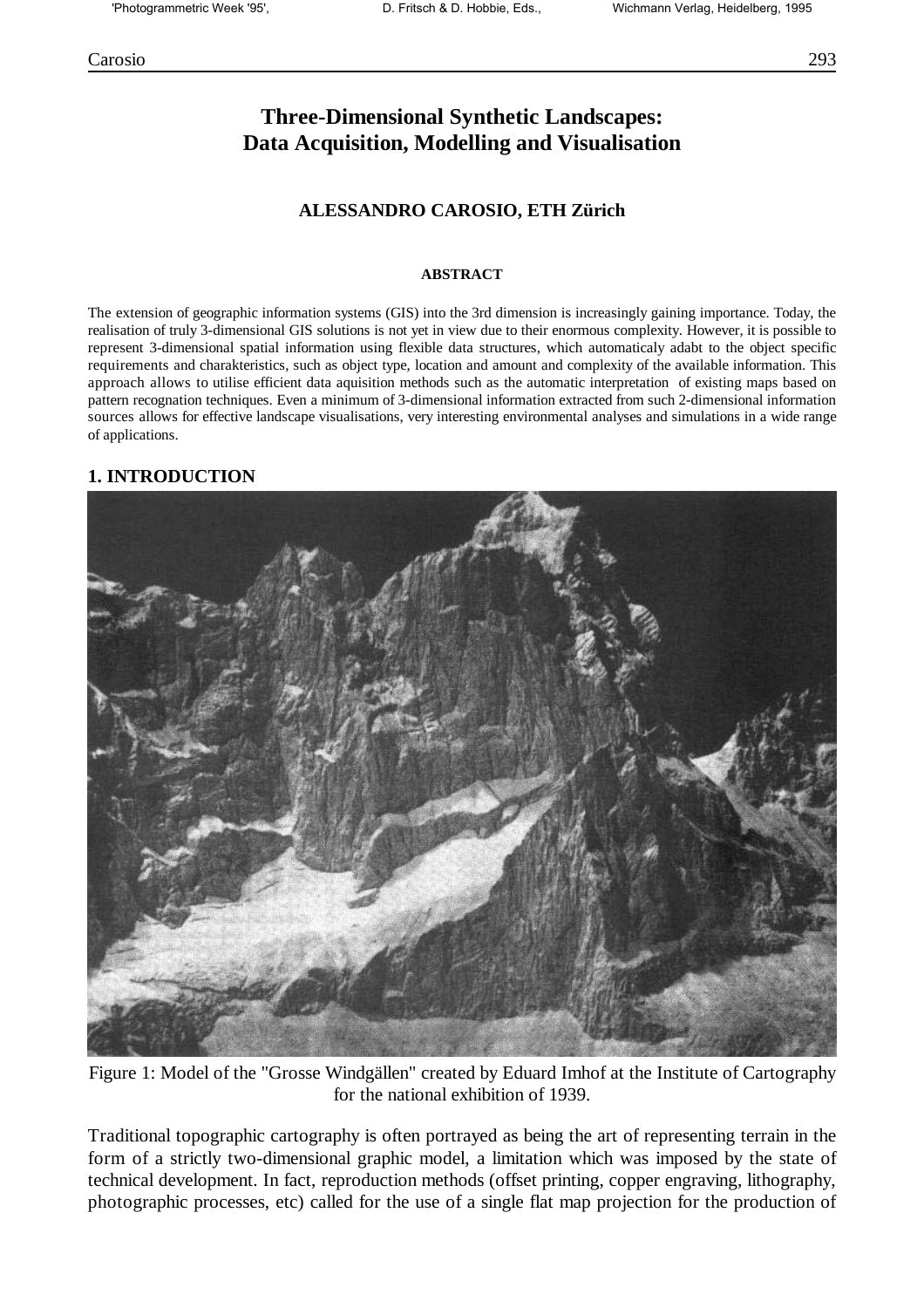large map series intended for the most varied uses. Planimetric plotting has been, and still is today, the most flexible solution which can be brought to bear on this problem. If information on the third dimension is required, it is transformed into planimetric elements such as contours or textual annotations such as spot levels or other numerical representations. These can be printed or drawn without difficulty but they result in losses of information and present an obstacle to immediate visual interpretation.

That explains why, from time to time, cartographers have tried to escape from the classical planimetric straitjacket into the dream of a three-dimensional cartographic model.

Production costs as well as the space needed both for the use of such relief models and for their archiving were however too great for significant progress to be made.

The evolution from graphical representations to digital models such as are found in today´s spatial information systems permits the realisation of such dreams, although the reality thus attained can at best only be virtual.

### **2. THREE-DIMENSIONAL GEOGRAPHICAL INFORMATION SYSTEMS (GIS)**

#### **2.1 Principles of modelling**

The methods used for the modelling of geographical features are currently based on relational data structures in the majority of two-dimensional applications. The extension to the third dimension of the models employed is entirely feasible.



Figure 2: The most important components of the geometric model (CEN Doc N320, Geographic Information - Data Description - Geometry, draft of 28.2.95).

The geometric part of the model must be extended from areas to volumes. The modelling possibilities can be formulated through a generalisation of the representation of topography, by proceeding from the concept of "nodes and edges" to that of "faces". (European Standards Project CEN TC287, document N329). This can be extended to volumes without too much difficulty.

The thematic part of the model, sometimes also called the semantic model, is not affected by the number of dimensions. The underlying components, whether for simple or complex objects, continue to be definable in the form of classes of entities with their lists of attributes as well for three-dimensional as for two-dimensional objects.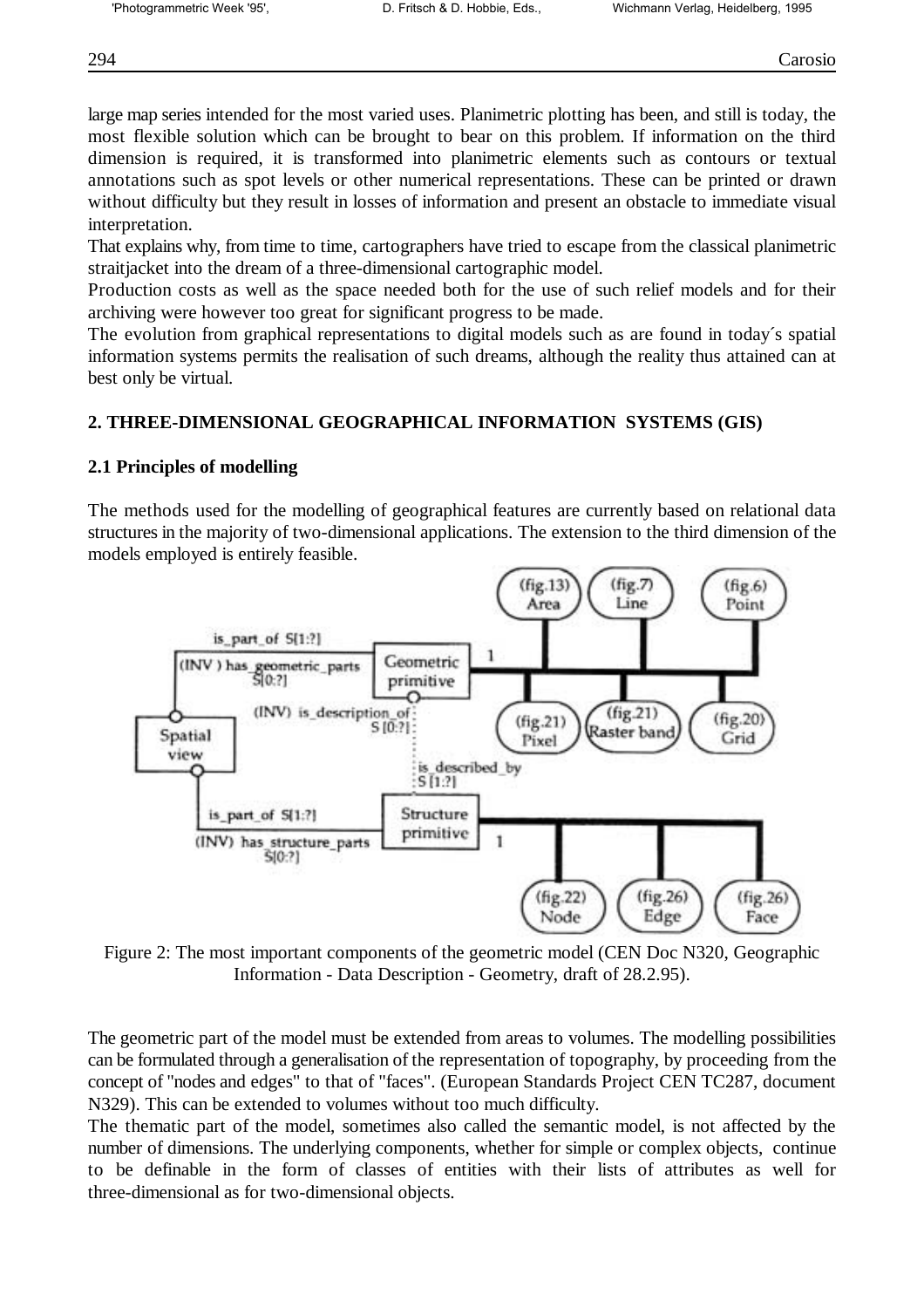The alternative use of other systems such as object-oriented modelling should not present any particular difficulties.

#### **2.2 The development of three-dimensional GIS**

Once above the conceptual level the difficulties escalate. Our perception of space is very frequently reduced to planimetry alone. In fact, to take just two examples, the definition of the extent of an administrative area such as a commune or of a property for land taxation purposes, in terms of three-dimensional objects, is not a straightforward matter. That is primarily because neither under the law nor for everyday affairs has the trouble been taken to determine with any precision the vertical extent of such objects. Under Swiss Law, for example, landed property extends to the subsoil and its mineral resources as well as to its airspace "in all the height and depth relevant to its enjoyment" (Swiss Civil Code, Article 667).

But even for better defined objects such as a lake or a geological deposit, the definition is not simple. Data capture constitutes a second obstacle. The quantity of information required is huge and the investment of time and money needed to obtain structured three-dimensional data soon exceeds reasonable limits.

The idea of a fully three-dimensional GIS can thus only be applied to very simple cases for spaces of small extent such as a part of a town or a single industrial site, for which models can reasonably be established reasonably.

#### **2.3 "2.5-dimensional" models**

The difficulties described above and the fact that software available in the marketplace allows only for two dimensions, with a rigid planimetric model of geometry which can not be extended by the user, have led to the development of pragmatic solutions. These allow for some geographical features to be managed in a two-dimensional way in an ordinary GIS, while a small part of the model (in principle the surface which describes the terrain itself) is handled three-dimensionally by means of specialised digital terrain model (DTM) software.

The most modern GIS, useable for example in conjunction with photogrammetry, employ more than one three-dimensional geometric model in their metric (coordinate geometry) component. Such multiple models can then be used for the management of point and line data in three-dimensional space. Examples may include the underground electricity network, drinking water mains, obstructions to aerial navigation (masts, cables, etc), tunnel alignments, and so forth.

#### **2.4 Models with variable structure**

An interesting solution is offered by adaptable structures, for which the number of dimensions and the complexity of their elements are modified in accordance with the requirements of a given case. Their basis is a simple structure which can be managed by an ordinary GIS or can even rest on a raster backdrop. To these basic data can be added a DTM, following the "2.5-dimension" concept described above.

At the third level, limited to objects of special interest, information which is effectively three-dimensional is held, which can be adapted to the complexity and importance of the object.

The structures to be used must be defined at the stage of setting up the model. At the first level of the structure, three-dimensional data can be considered as an attribute which does not fit the first normal form of databases, as it does not contain elementary information but on the contrary information which is structured in its turn  $(NF<sup>2</sup> database)$ .

To illustrate this idea with an example, let us structure the three-dimensional information about a building to several levels of complexity which may then be selected in accordance with a given need: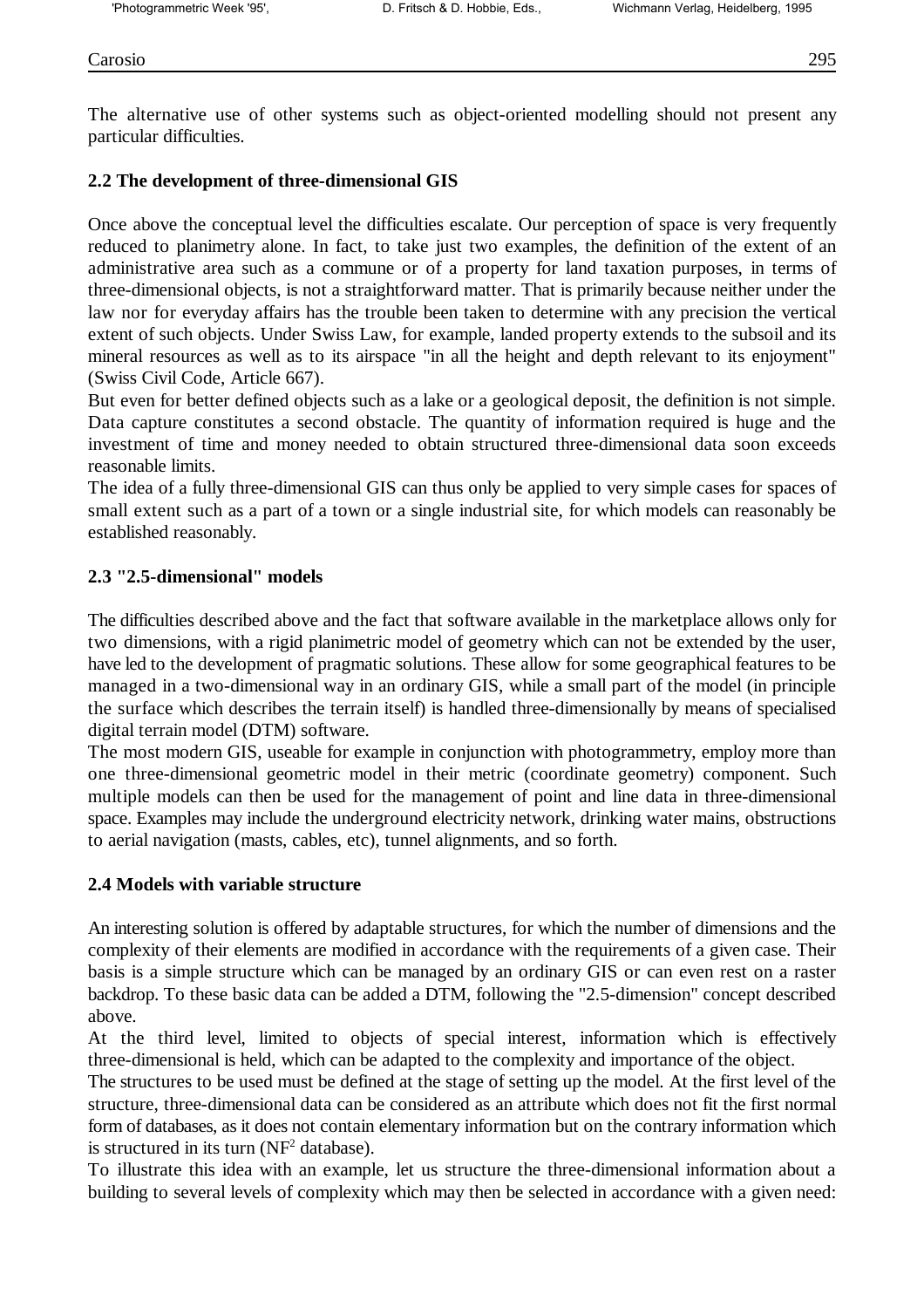- the height of the building and of the roof (2 numerical values).
- the construction of prisms or other elementary volumes,
- a complex volumetric construction produced with an architectural CAD system,
- etc.

Other geographical objects can be structured differently depending on the requirement. The level of complexity is also variable and should be parameterised.

The model that we use in our research area allows us to move by stages from conventional two-dimensional modelling to more complex models, in part using software available in the marketplace.

# **3. DATA CAPTURE**

## **3.1 The planimetric background**

The information required for a GIS based on a variable model structure is mainly planimetric at the outset. The classical techniques for data capture are well known: field surveys, photogrammetry, GPS positioning, and so on.

As each new information collection process is costly, it is always well to make use of existing digital geographic data. The issue of transfer between different data structures is currently being energetically addressed in Europe (CEN TC287, European standards in course of development, Gnägi, 1995).

If the necessary data already exists, but only in graphic form, the digital conversion of plans and topographic maps may provide an economic solution. Accuracy (depending on the graphic medium, the scale, etc) and currency (state of revision) constitute the limitations of this method.

## **3.2 Automated digitising of plans**



Figure 3: The difficulty of the automatic digitalisation depends on the structure of the data.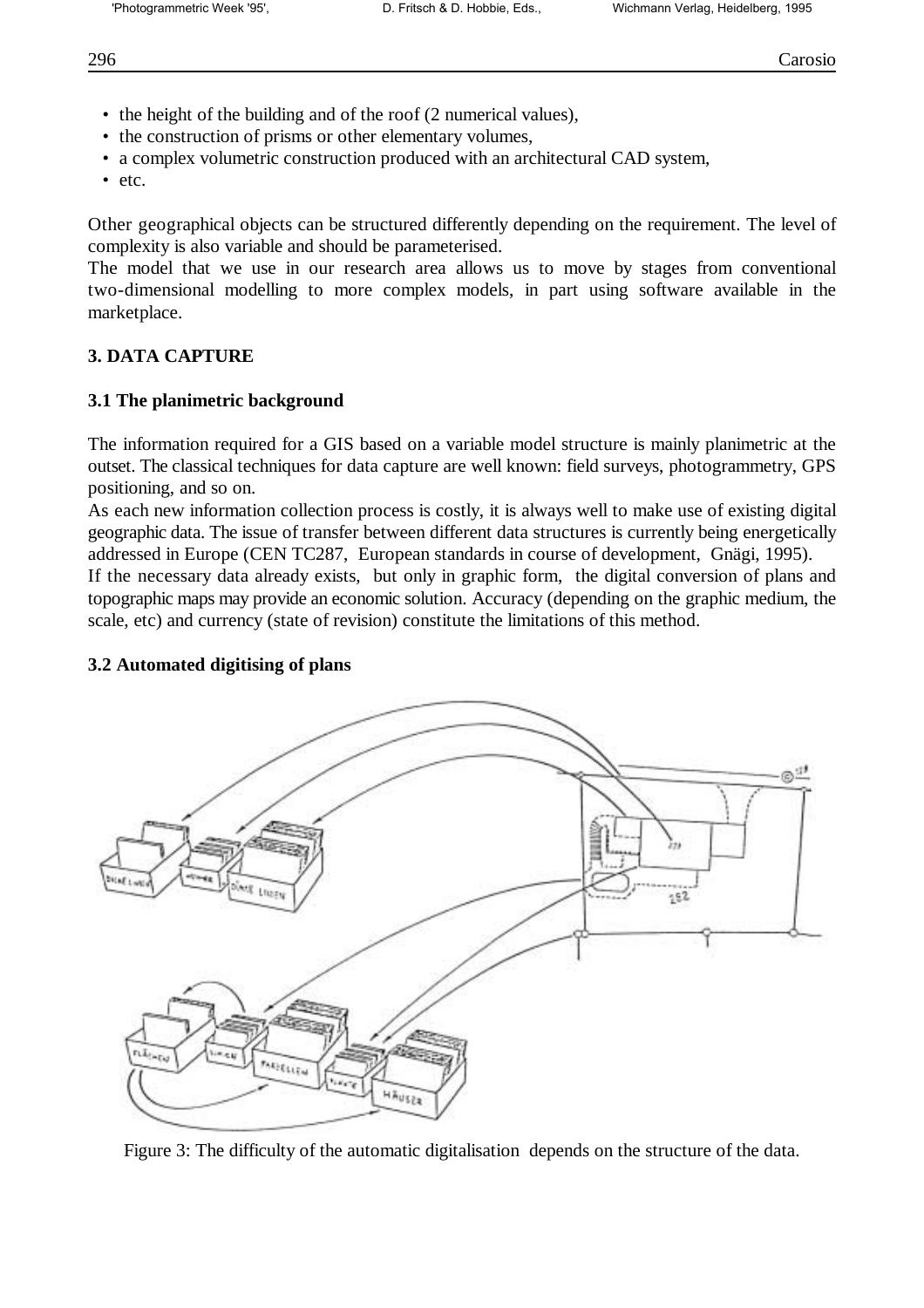Considerable progress has been achieved in recent years and present day techniques can often be used successfully even if the source graphics (such as topographic maps) contain a great deal of diverse detail. The level of difficulty to be overcome in the automatic digitising of a map depends mainly on the data structure of the information system for which it is destined. Automatic digitising means the identification of geographical features, and the determination of their position and their classification in the intended data structure.

If the desired model is structured in a regular grid (raster data) and the thematic content is restricted to the reproduction of a cartographic image, data capture can be totally automated by the use of a scanner.

Progress in recent years does also offer effective solutions which allow the automation of a substantial part of the work even if the data structures are more complex. The following paragraphs are limited to the description of a few significant recent developments.

#### **3.3 Automated reading of topographic maps**

Some years ago, efforts were concentrated on large scale applications such as cadastre and utilities' network plans.

As the graphic bases were simple, the following procedure was adopted in most cases : scanning, then raster to vector conversion followed by classification of objects in the vector database. Research carried out by the University of Hanover (Illert, 1992, Meng 19xx) illustrates this approach, which forms the basis of powerful commercially available software.

Topographic maps at scales from 1:10 000 to 1:100 000 allow large areas to be covered more quickly and are thus of interest for land management (regional planning), environmental GIS, etc. The main characteristics of topographic maps are the rich variety of thematic information portrayed and their geometric accuracy (with minimal generalisation), as well as the use of complex and numerous graphic devices (several hundred different depictions covered by symbols, conventional signs and lettering).

The interpretation required is far more complex for topographic than for cadastral maps, which becomes all too apparent when one tries to use automated classification techniques directly on the data in raster form. Even if the goal, the complete understanding of the content of a topographic map, is for the time being unattainable, the methods developed recently show that a certain level of success can be achieved. We do now have automated procedures which allow the recognition of particular elements of a map, in the form of a succession of operations which are completed by means of manual corrections where these prove necessary.

#### **3.4 Comparison of images by correlation**

The well-proven procedure of "Template Matching" is one of the methods most commonly used for object recognition in raster images. It is based on the following principle: a predefined model, in raster image form, is compared with a portion of the target image of the same size, then displaced within the latter column by column and row by row. From this series of comparisons can be deduced the degree of correspondance between the model and the portion of target image concerned. When this exceeds a predetermined threshold value, the model is deemed to have been recognised. The template matching procedure thus rests on the comparison of two images, which, in the case of digital image processing, is translated into correlation calculations. The correlation coefficients, on which the calculation of the degree of correspondance is based, are defined by grey values of the corresponding pixels in the two images. More varied correlation models can be envisaged in theory, but in practice we restrict ourselves to models which are easily manipulated, both mathematically and in terms of the computation techniques which they demand.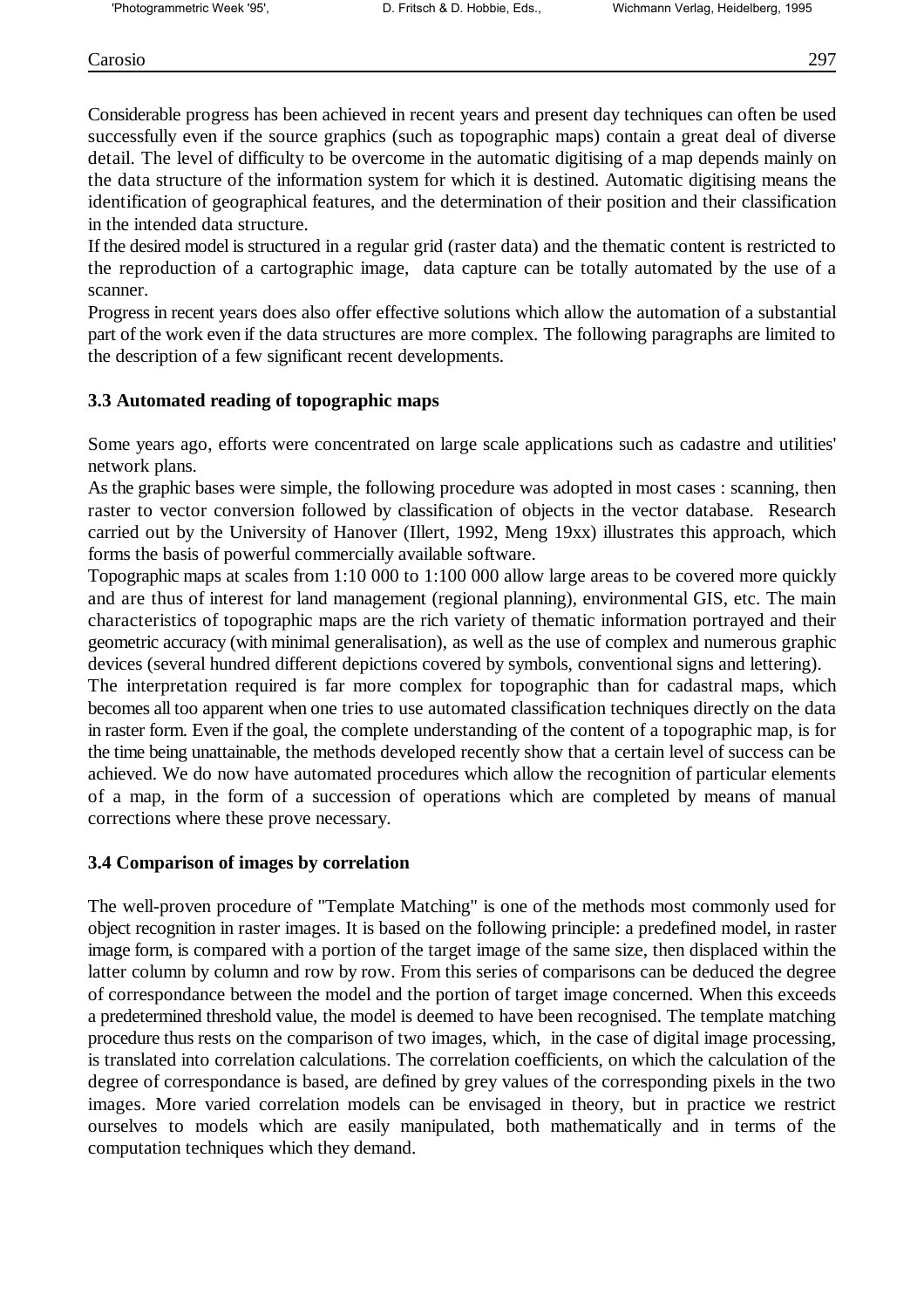

Figure 4: Similarity measure by "Cross-Correlation" or "Laplace-Distance".

The advantages of this method are clear : both the concept and the algorithms involved are simple and controllable.

The method of template matching needs further improvement in two main respects, if its full potential for the recognition of cartographic objects is to be realised. Its robustness in the face of variations in the size and orientation of the elements to be recognised, and the performance of the correlation computation itself, are both in need of attention. The figure illustrates an optimisation principle which is particularly effective and which draws on the idea that the pixels in a model are not all equally important in the recognition of a cartographic feature. For the text character shown, the pixels do not all have the same degree of significance. The insignificant elements of the image, essentially any lines or points which do not form an integral part of the object, must not be allowed to interfere in the image comparison and are masked for this reason. The degree of importance of the different pixels in the correlation computation is taken into account numerically by the biasing effect of differential segmentation and weighting which form part of the particular definition of each model and form the basis of the high level of efficiency of this process.

Provided that the models to be compared are carefully defined (i.e. that emphasis is clearly placed on the important parts of the image and that those parts which are not important are masked) , it is possible to achieve very much higher levels of success in object recognition with this method than with traditional correlation techniques.

Image comparison takes place in stages, a test of the degree of matching being done at the end of each stage. The correlation computation is only done when a good enough match has been achieved.

The software was developed using the expert system model. Its special feature is its knowledge base, which is graphic rather than being a formal collection of facts and deductive rules (Stengele, 1995).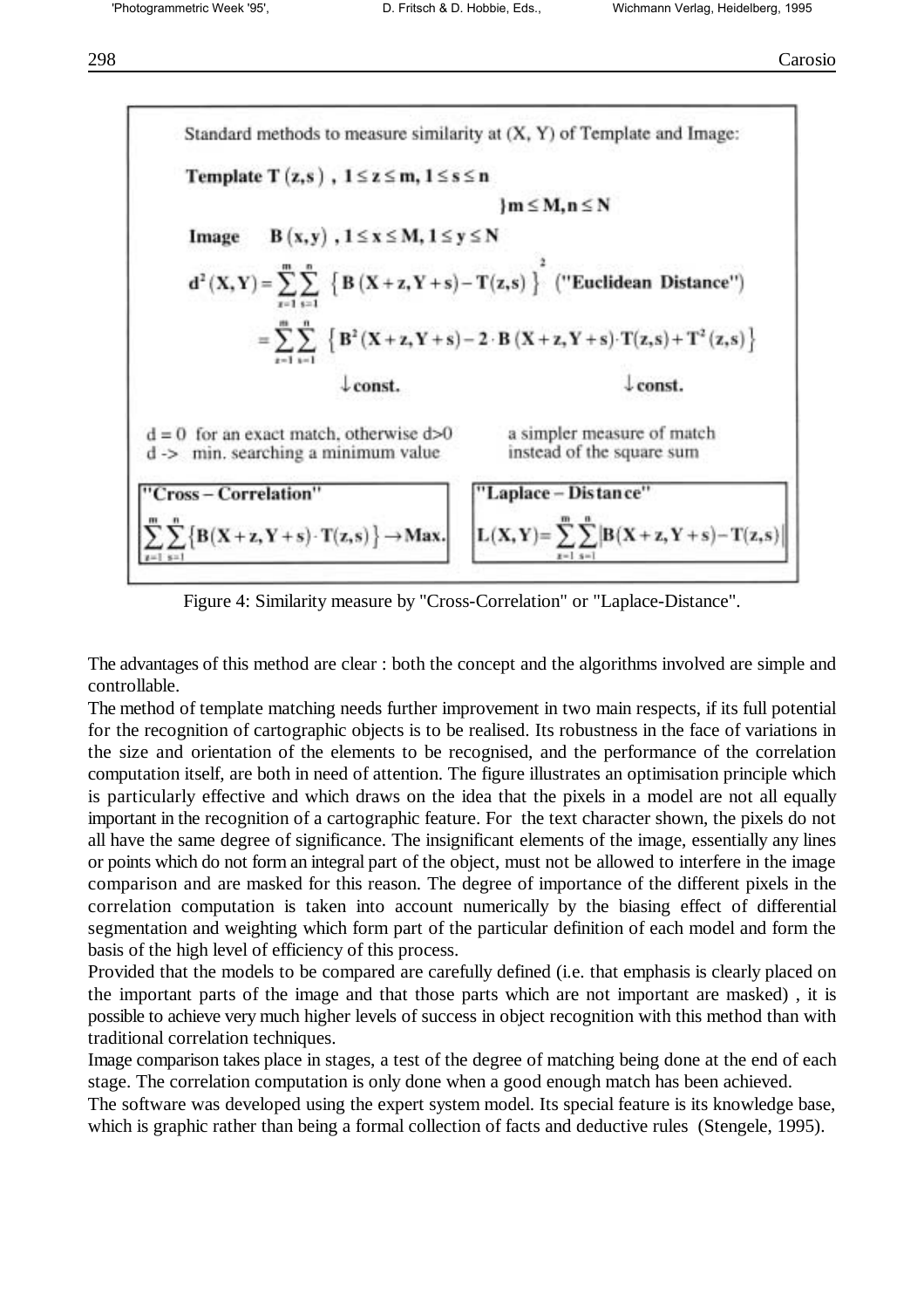

Figure 5: Template definition with significance levels.

### **3.5 Extraction of two-dimensional (areal) objects**

The identification of areal objects, such as the buildings on a topographic map (Nebiker & Carosio, 1995), is achieved by separating them from other cartographic features in the image. This is a more complex task than the recognition of individual letters or symbols and requires the combination of a series of different processing steps. In principle, the first step is to eliminate unnecessary information (text, symbols, grid lines etc). This may be done by using the knowledge-based template matching process described above. The additional computational effort and time required for this preliminary step are justified by better recognition results and the reduced effort in the subsequent verification and editing stages.

The actual recognition of areal objects is achieved by applying a series of raster processing operations especially adapted to the characteristics of cartographic data. The main operations applied are dilatation, erosion and noise suppression filtering (Göpfert, 1991). Additional possibilities to enhance the extraction of areal objects are again offered by template matching operations using square or cross-shaped templates.

The "KAMU" software package developed at the Surveying Science Department of ETH Zürich uses its own macro language to control the sequence of raster processing operations. This allows customised script files to be written in order to cater for different cartographic conventions or graphical standards. The recognition of areal objects is typically followed by a vectorisation and structuring process, for which the quality of recognition results is a key factor.



Figure 6: Raw contour polygons and automatically adjusted object contour segments (using geometric constraints and robust estimators).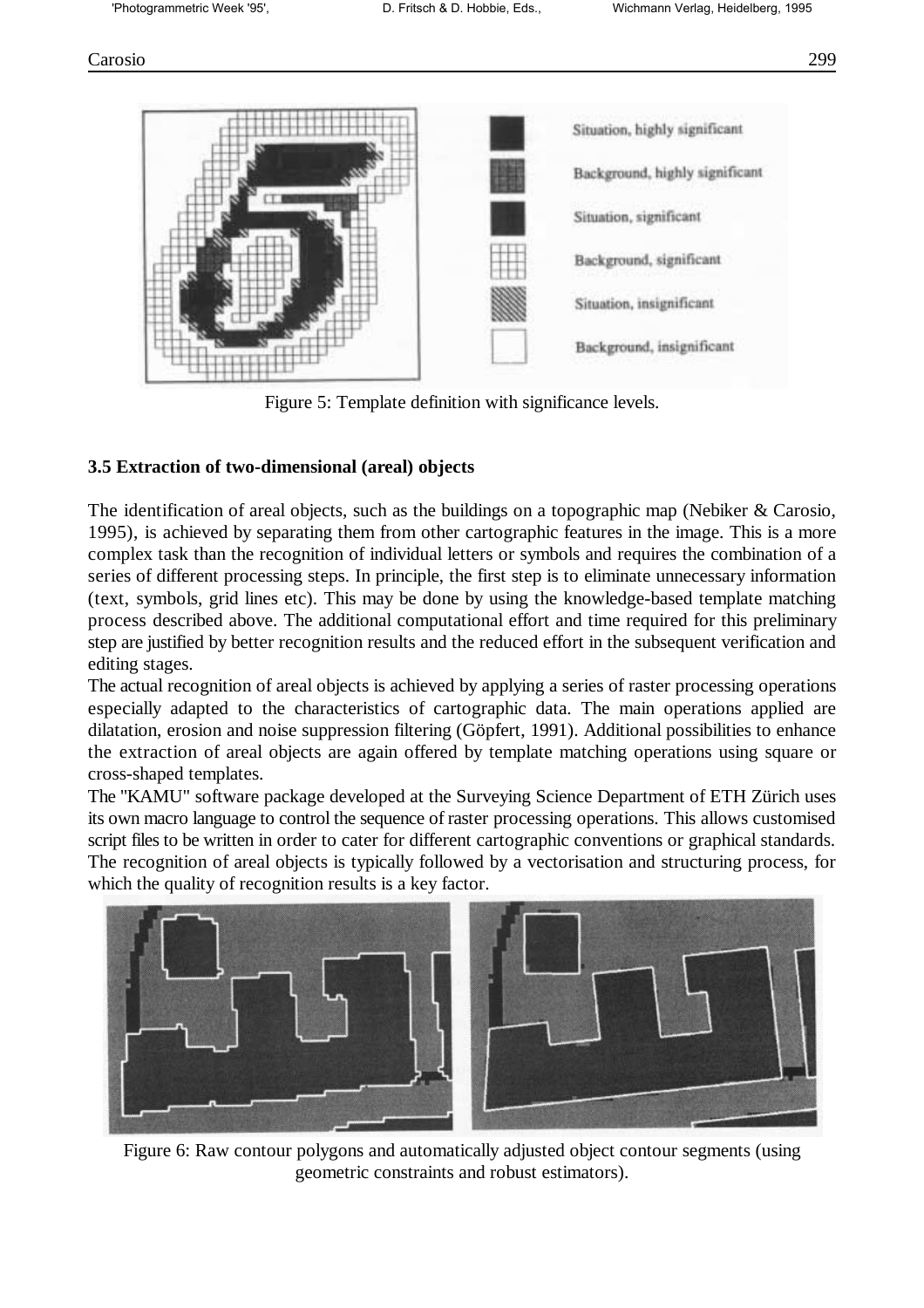This very flexible solution yields a success rate in identification which exceeds 95%. To achieve 100% success a manual verification and editing process is still required (Stengele, 1995). The objects thus recognised in the raster image must be transformed into features in the GIS. Object-by-object vectorisation taking account of the particular characteristics of each class of object leads to the desired data structure. Robust estimators can be used for the extraction of nodes and edges so as to facilitate the determination of their characteristics (Nebiker, 1994).

#### **3.6 Extraction of height information**

The creation of partially three-dimensional GIS is heavily dependent on the economical acquisition of data. Maps and plans contain altimetric information which may only be implied or may be explicitly coded. Automatic interpretation could be extremely worthwhile.

The following applications give an idea of the possibilities offered by this technique:

- The totally automatic reading of spot heights in metres from the topographic map allows a DTM to be computed without any manual intervention. A test on the Lucerne sheet of the Swiss national map series at 1:25 000 (covering 17.5 km x 12 km) yielded a DTM with root mean square height accuracy of the order of 20 m within a few hours(Stengele, 1995).
- The partially (80%) automated identification of contours on the national map at 1:25 000 forms the basis of the Swiss national DTM (MNT 25) (Eidenbenz).
- The totally automatic digitising of conventional signs or topographic features allows synthetic perspective views to be produced even if height information is lacking (Zanini).
- In a research project in collaboration with Telecom-PTT (Posts and Telephones) (J F Wagen), it proved possible to compute signal strengths for mobile phones in an urban area thanks to the automatic recognition of buildings from the topographic map (Nebiker, 1994).

### **4. SYNTHETIC PANORAMIC IMAGES**

#### **4.1 Applications**

The totally or partially three-dimensional information handled in a GIS leads to the idea of reconstructing synthetic panoramic views as an aid to the interpretation of complex themes. From one viewpoint, one set of planimetric data, one DTM and other implicit or explicit altimetric information, it is possible to create perspective models of the landscape for a multitude of applications. Here are several examples :

- Regional planning (visibility studies, environmental impact and modification of landscapes, consequences of urban development, etc),
- Integration of major civil engineering works into the landscape (hydro-electric dams, bridges and viaducts, transport links),
- Visualisation of air navigation obstacles (masts, cable car lines, electricity cables, towers and spires),
- Simulations and animations (instruction and training, visualisation of dynamic processes, etc).

### **4.2 The creation of an experimental three-dimensional visualisation GIS**

The demand for three-dimensional visualisations has greatly increased in recent years.

A panoramic view is much easier to interpret than a list of coordinates or a planimetric representation. For example, cartographic perspective views in which the major features of the terrain are represented by three-dimensional symbols can be especially useful.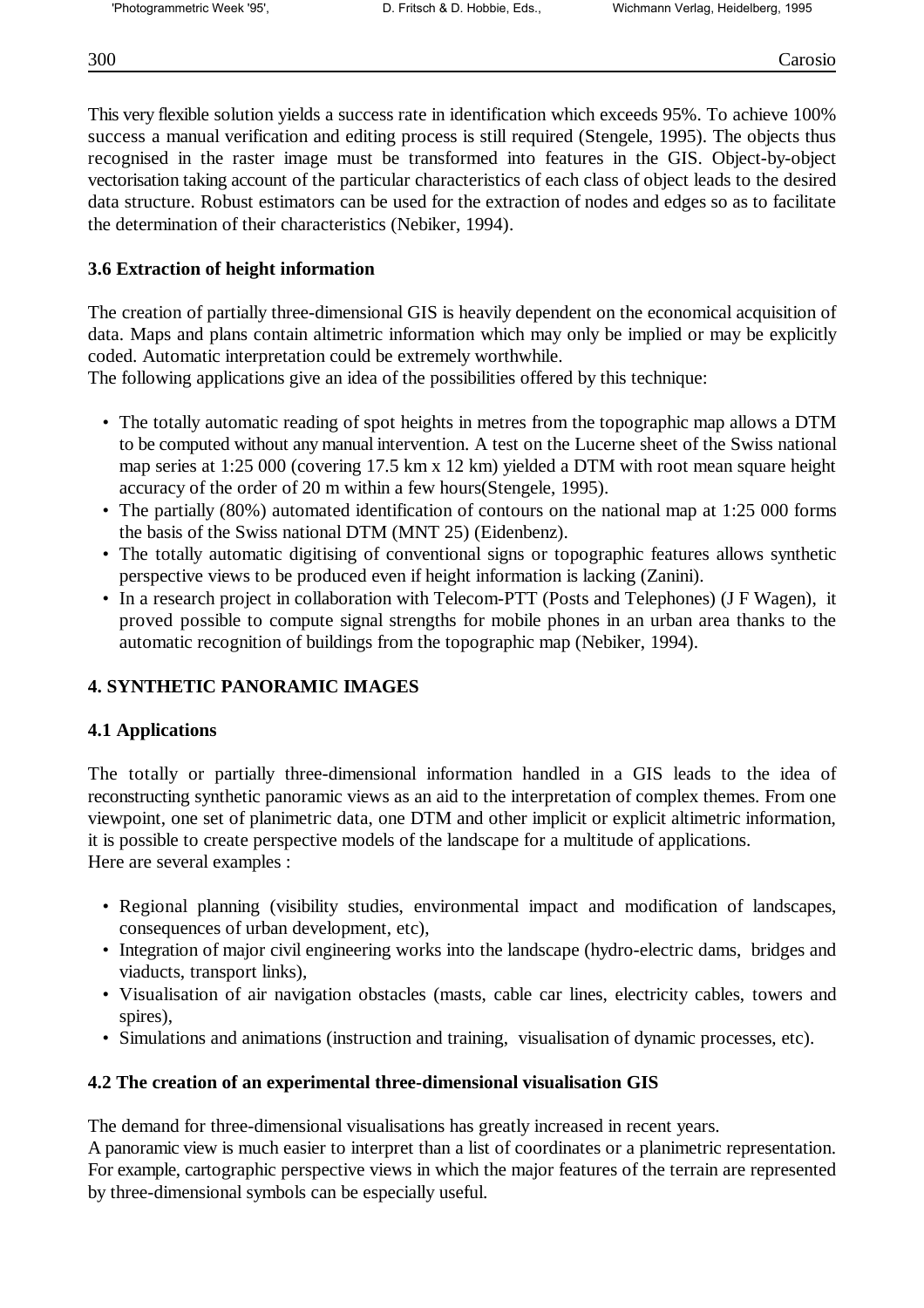Even if the data currently available are very limited, some requirements can already be satisfied. If the height data consists only of a DTM, it is still possible to enhance it by using information implicitly contained in the planimetric data, which can be identified and interpreted automatically.

In a very recent project (Zanini, 1995) we have combined several sources of data to demonstrate the effectiveness of this technique. In particular :

- a raster topographic map at 1:25 000 for planimetry with
- an altimetric background consisting of a DTM (MNT 25) at the same scale.



Figure 7: 3D-Visualisation of the map 1:25 000 with automatically recognized trees and towers.

In the first stage of the work the initial data were enhanced by objects identified automatically on the planimetric image as follows:

- buildings (constant height of 10 m),
- trees (constant height depending on the symbol used).
- towers and spires (constant height).

The combination of these few modest sources of information already allows very worthwhile results to be achieved. A small quantity of height data such as the height of an aerial mast or the number of storeys in a building could lead to a further gain in quality of three-dimensional information. The visualisation of the synthetic view is effected with the help of modern graphic languages such as PHIG or OPEN GL, which allow the nature of the surface, the illumination, the orientation of surfaces, and specular and diffuse reflections all to be taken into account (Zanini, 1995).

#### **5. CONCLUSION**

The development of totally three-dimensional GIS will keep us busy for several more decades. The complexity of data structures and the acquisition of the information are the difficult obstacles to be surmounted. We do however have several possibilities for the creation of partial solutions which may be quite effective and worthwhile. These rest on the use of variable data structures and the automatic identification of implicit three-dimensional information, and on a representation of landscapes and their significant thematic features by synthetic images.

#### **6. REFERENCES**

Eidenbenz, Ch. (1985): Aufbau einer digitalen Karte. Vortrag ETH, Vorlesung Krieg im Aether, WS 85/86, pp. 4/1-4/23.